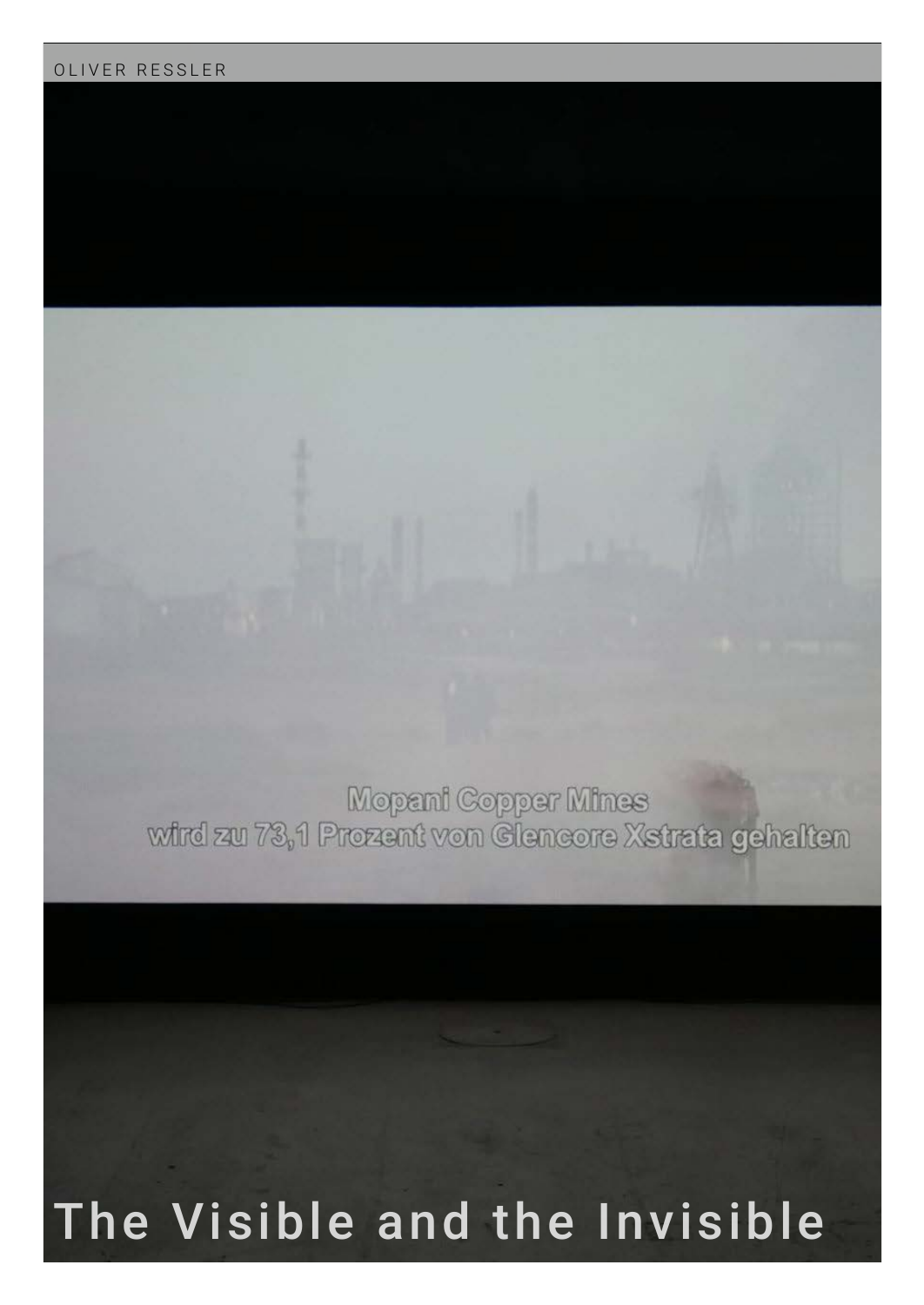## The Visible and the Invisible

A film by Oliver Ressler

## 20 min., HD, AT/CH 2014

In recent years, Switzerland has become the global center for commodity trading. In no other country are more commodities bought and sold; nevertheless, this crude oil, copper, aluminum, coal or wheat never reaches Swiss territory because the deals are carried out completely in a virtual world. Despite its importance for the Swiss and the global economy, the public knows very little about these secret transactions.



"The Visible and the Invisible". Installation view: "The Plundering" (solo show), Lentos Kunstmuseum Linz, 2014

The headquarters of the commodity groups, which are among the most profitable companies in the world, often lie in the upper floors of office buildings in the commodity-hub Geneva or in the case of Glencore Xstrata in the canton of Zug, a tax haven. In these places, the traders go about their profitable business, undisturbed and largely invisible to the public. This relative invisibility in Switzerland lies in contrast with the visible, often catastrophic impact that the mining and trade of raw materials under neocolonial conditions has for people, the environment and the states in the zones of extraction concentrated in the Global South.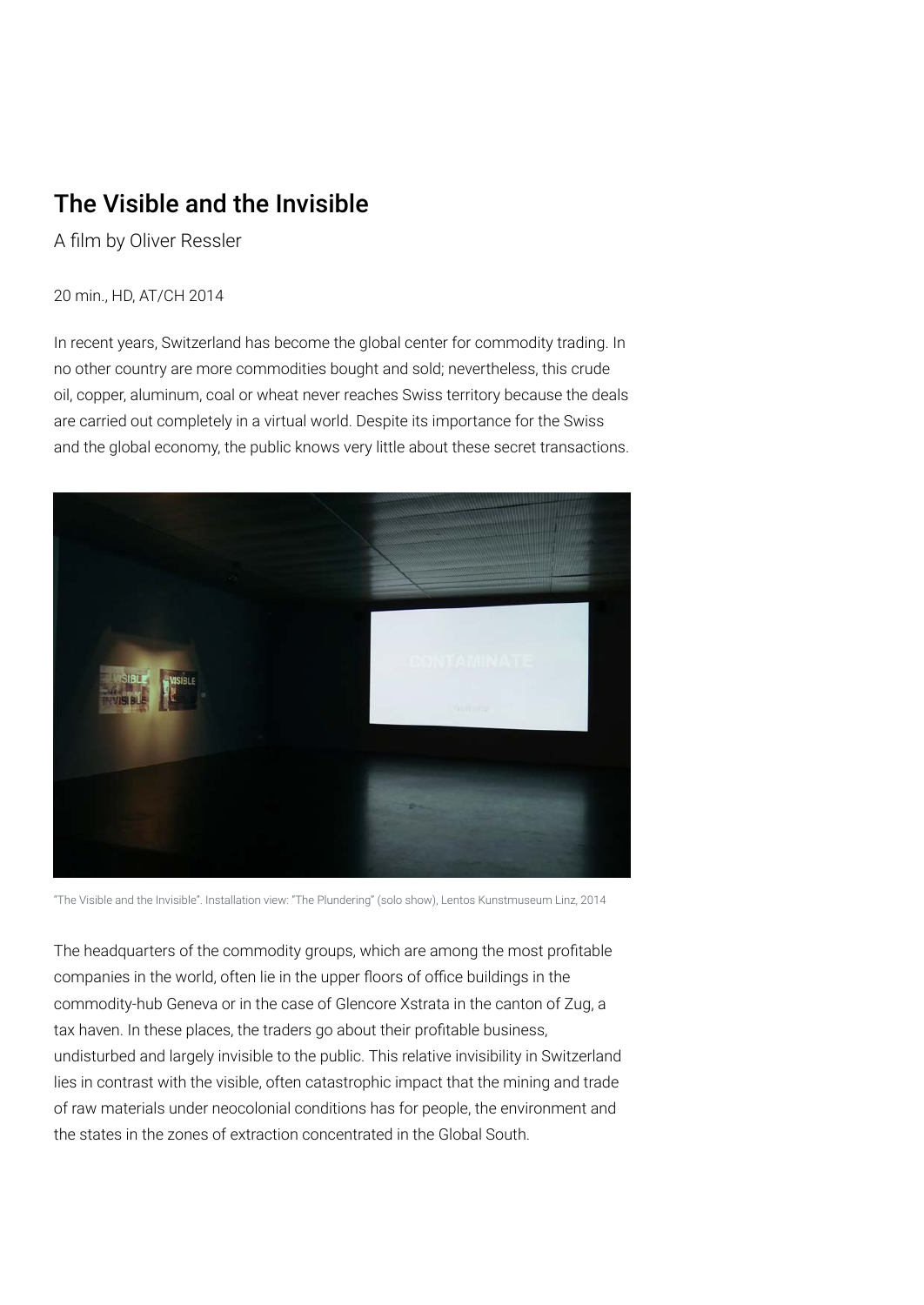

"The Visible and the Invisible", still

The lm "The Visible and the Invisible, " whose title quotes a book of the same name by the French philosopher Maurice Merleau-Ponty, addresses a relationship of exploitation between the toxic industries and inhumane jobs in the Global South and the gigantic prots fr om commodity trading in the hands of a few persons in the Global North. The lm pr esents a eld of view , obscured by smoke, that also points to the toxic emissions associated with production in southern places; these images are interwoven with images of corporate headquarters located in Switzerland featuring the unprepossessing name plates of Vitol, Tragur a, Mercuria, Gunvor, Litasco, Bunge and Louis-Dreyfus. The lm thematiz es, with reference of commodity trading, how the wealth of the North relates to poverty in the South; it undermines a dominant capitalist myth that northern "victimless" prosperity could not be causally related to southern poverty.



"The Visible and the Invisible", digital print, 119 x 84 cm, 2014